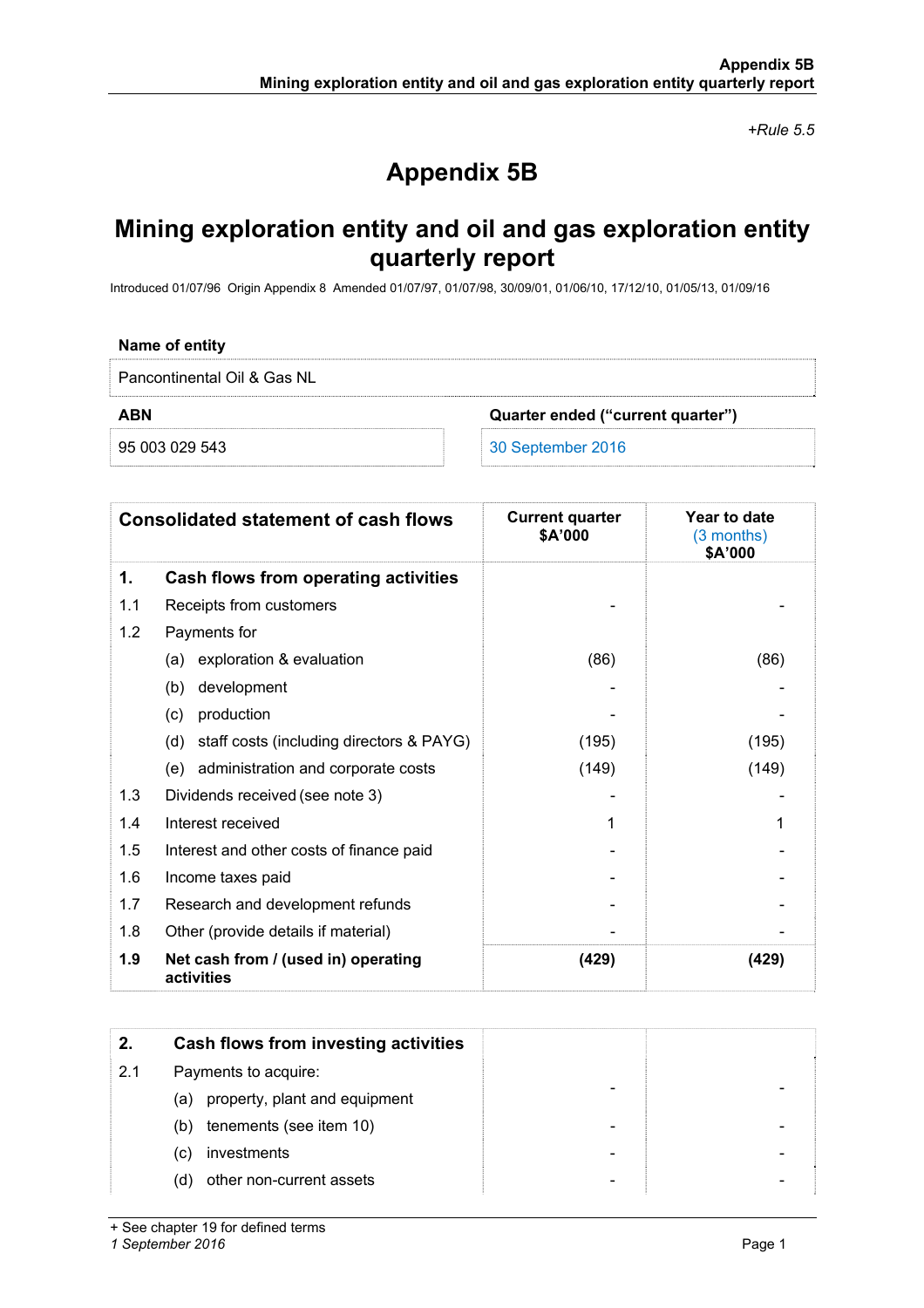#### **Appendix 5B Mining exploration entity and oil and gas exploration entity quarterly report**

|     | <b>Consolidated statement of cash flows</b>       | <b>Current quarter</b><br>\$A'000 | Year to date<br>(3 months)<br>\$A'000 |
|-----|---------------------------------------------------|-----------------------------------|---------------------------------------|
| 2.2 | Proceeds from the disposal of:                    |                                   |                                       |
|     | property, plant and equipment<br>(a)              |                                   |                                       |
|     | tenements (see item 10)<br>(b)                    |                                   |                                       |
|     | investments<br>(c)                                |                                   |                                       |
|     | other non-current assets<br>(d)                   |                                   |                                       |
| 2.3 | Cash flows from loans to other entities           |                                   |                                       |
| 2.4 | Dividends received (see note 3)                   |                                   |                                       |
| 2.5 | Other (provide details if material)               |                                   |                                       |
| 2.6 | Net cash from / (used in) investing<br>activities | $\overline{\phantom{0}}$          |                                       |

| 3.   | Cash flows from financing activities                                           |  |
|------|--------------------------------------------------------------------------------|--|
| 3.1  | Proceeds from issues of shares                                                 |  |
| 3.2  | Proceeds from issue of convertible notes                                       |  |
| 3.3  | Proceeds from exercise of share options                                        |  |
| 3.4  | Transaction costs related to issues of<br>shares, convertible notes or options |  |
| 3.5  | Proceeds from borrowings                                                       |  |
| 3.6  | Repayment of borrowings                                                        |  |
| 3.7  | Transaction costs related to loans and<br>borrowings                           |  |
| 3.8  | Dividends paid                                                                 |  |
| 3.9  | Other (provide details if material)                                            |  |
| 3.10 | Net cash from / (used in) financing<br>activities                              |  |

| 4.  | Net increase / (decrease) in cash and<br>cash equivalents for the period |       |       |
|-----|--------------------------------------------------------------------------|-------|-------|
| 4.1 | Cash and cash equivalents at beginning of<br>period                      | 1,178 | 1,178 |
| 4.2 | Net cash from / (used in) operating<br>activities (item 1.9 above)       | (429) | (429) |
| 4.3 | Net cash from / (used in) investing activities<br>item 2.6 above)        |       |       |
| 4.4 | Net cash from / (used in) financing activities<br>item 3.10 above)       |       |       |
| 4.5 | Effect of movement in exchange rates on<br>cash held                     | (10)  | (10)  |
| 4.6 | Cash and cash equivalents at end of<br>period                            | 739   | 739   |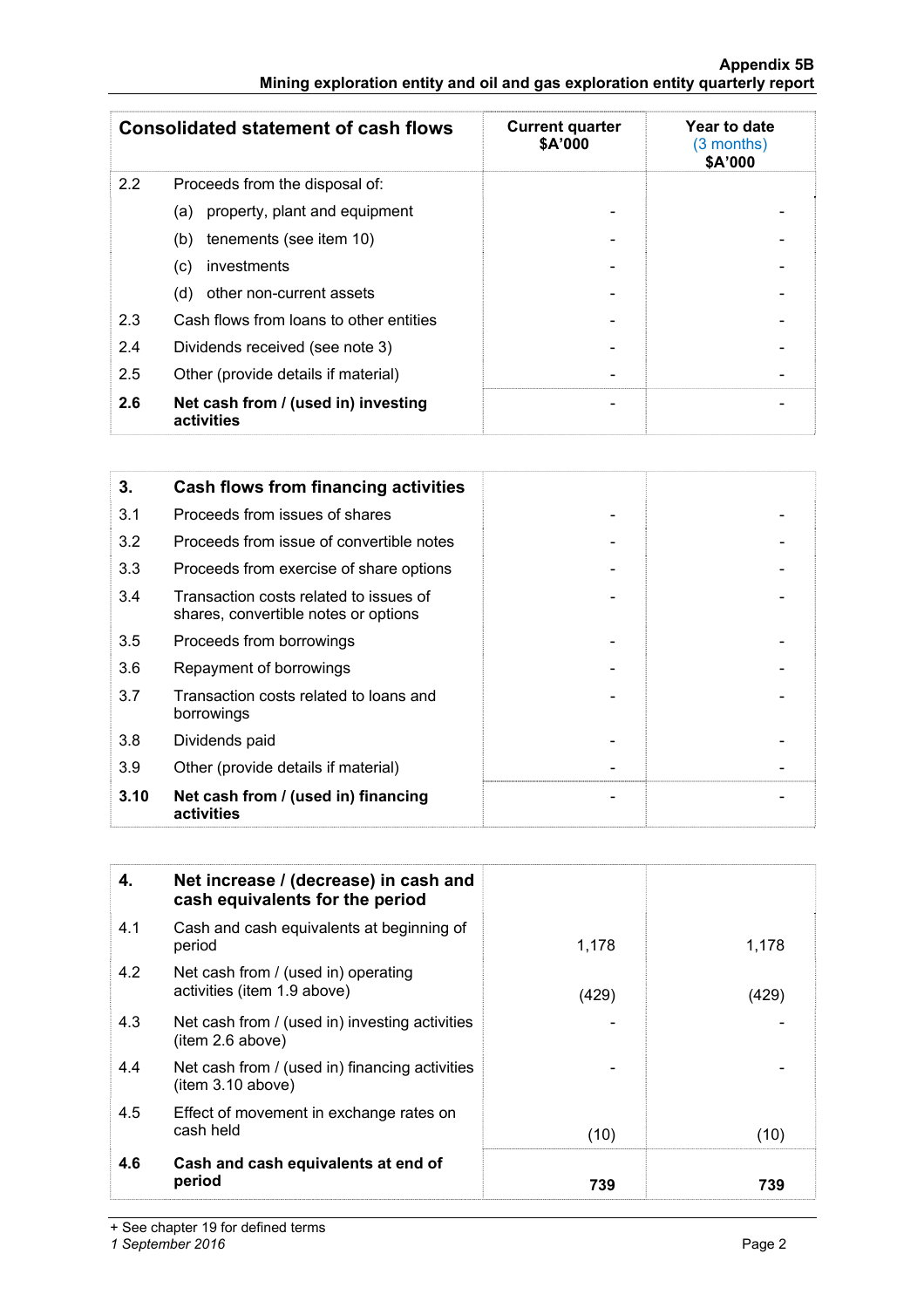| 5.  | Reconciliation of cash and cash<br>equivalents<br>at the end of the quarter (as shown in the<br>consolidated statement of cash flows) to the<br>related items in the accounts | <b>Current quarter</b><br>\$A'000 | <b>Previous quarter</b><br>\$A'000 |
|-----|-------------------------------------------------------------------------------------------------------------------------------------------------------------------------------|-----------------------------------|------------------------------------|
| 5.1 | <b>Bank balances</b>                                                                                                                                                          | 35                                | 65                                 |
| 5.2 | Call deposits                                                                                                                                                                 | 684                               | 1.093                              |
| 5.3 | <b>Bank overdrafts</b>                                                                                                                                                        |                                   |                                    |
| 5.4 | Other (security deposits)                                                                                                                                                     | 20                                | 20                                 |
| 5.5 | Cash and cash equivalents at end of<br>quarter (should equal item 4.6 above)                                                                                                  | 739                               | 1.178                              |

# **6.** Payments to directors of the entity and their associates Current quarter

- 6.1 Aggregate amount of payments to these parties included in item 1.2 152
- 6.2 Aggregate amount of cash flow from loans to these parties included<br>in item 2.3 in item 2.3 -
- 6.3 Include below any explanation necessary to understand the transactions included in items  $6.1$  and  $6.2$

### **7. Payments to related entities of the entity and their associates**

- 7.1 Aggregate amount of payments to these parties included in item 1.2
- 7.2 Aggregate amount of cash flow from loans to these parties included in item 2.3
- 7.3 Include below any explanation necessary to understand the transactions included in items 7.1 and 7.2

| <b>Current quarter</b><br>\$A'000 |
|-----------------------------------|
|                                   |
|                                   |
|                                   |

**\$A'000**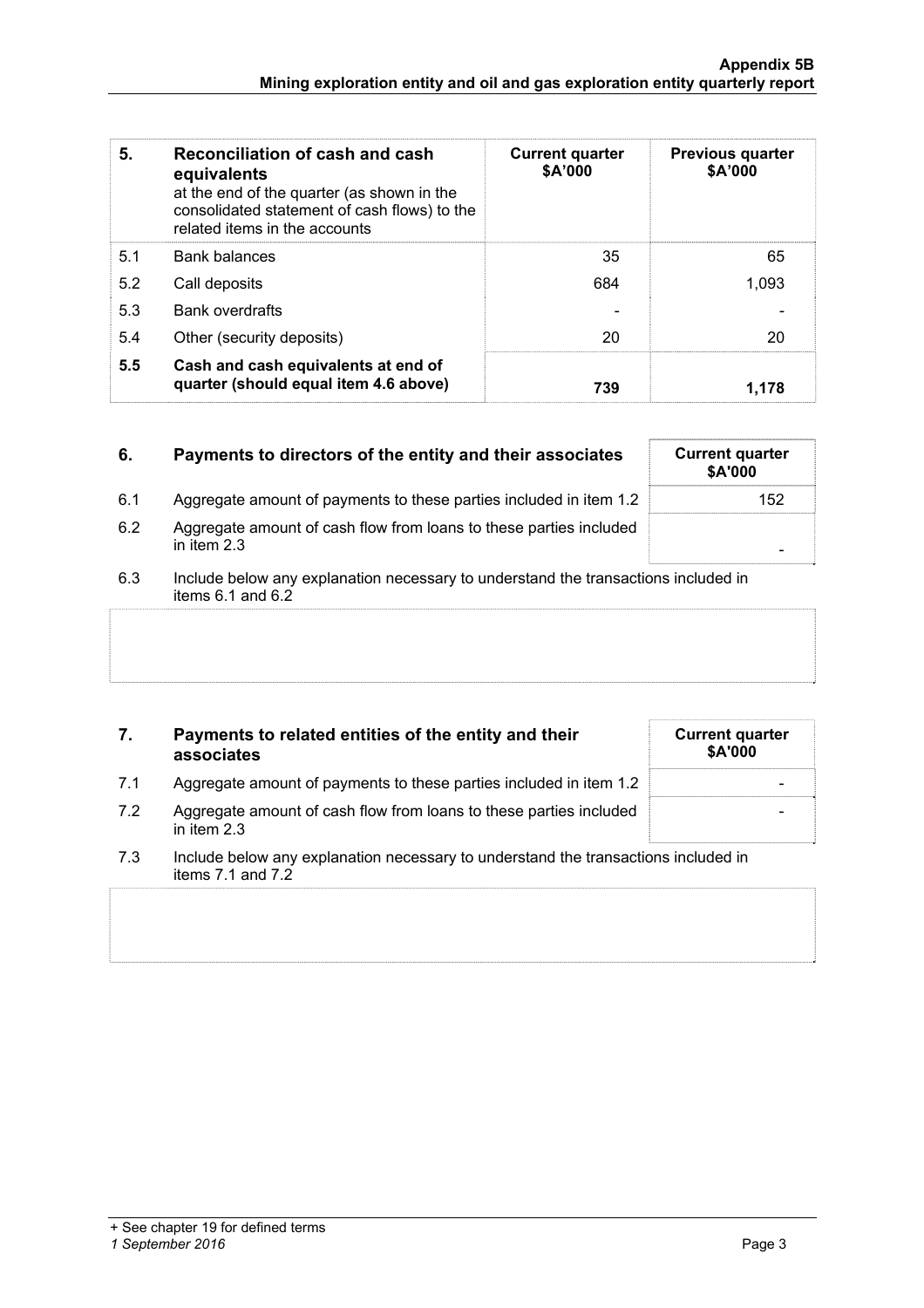| -8. | <b>Financing facilities available</b><br>Add notes as necessary for an<br>understanding of the position | <b>Total facility amount</b><br>at quarter end<br>\$A'000 | Amount drawn at<br>quarter end<br>\$A'000 |
|-----|---------------------------------------------------------------------------------------------------------|-----------------------------------------------------------|-------------------------------------------|
| 81  | Loan facilities                                                                                         |                                                           |                                           |
| 8.2 | Credit standby arrangements                                                                             |                                                           |                                           |
| 8.3 | Other (please specify)                                                                                  |                                                           |                                           |

8.4 Include below a description of each facility above, including the lender, interest rate and whether it is secured or unsecured. If any additional facilities have been entered into or are proposed to be entered into after quarter end, include details of those facilities as well.

| 9.  | <b>Estimated cash outflows for next quarter</b> | \$A'000 |  |
|-----|-------------------------------------------------|---------|--|
| 9.1 | Exploration and evaluation                      | 49      |  |
| 9.2 | Development                                     |         |  |
| 9.3 | Production                                      |         |  |
| 9.4 | Staff costs (including directors & PAYG)        | 219     |  |
| 9.5 | Administration and corporate costs              | 169     |  |
| 9.6 | Other (provide details if material)             |         |  |
| 9.7 | <b>Total estimated cash outflows</b>            | 437     |  |

| 10.  | <b>Changes in</b><br>tenements<br>(items $2.1(b)$ and<br>$2.2(b)$ above)                          | <b>Tenement</b><br>reference<br>and<br><b>location</b> | <b>Nature of interest</b> | Interest at<br>beginning<br>of quarter | <b>Interest</b><br>at end of<br>quarter |
|------|---------------------------------------------------------------------------------------------------|--------------------------------------------------------|---------------------------|----------------------------------------|-----------------------------------------|
| 10.1 | Interests in mining<br>tenements and<br>petroleum tenements<br>lapsed, relinquished<br>or reduced |                                                        |                           |                                        |                                         |
| 10.2 | Interests in mining<br>tenements and<br>petroleum tenements<br>acquired or increased              |                                                        |                           |                                        |                                         |